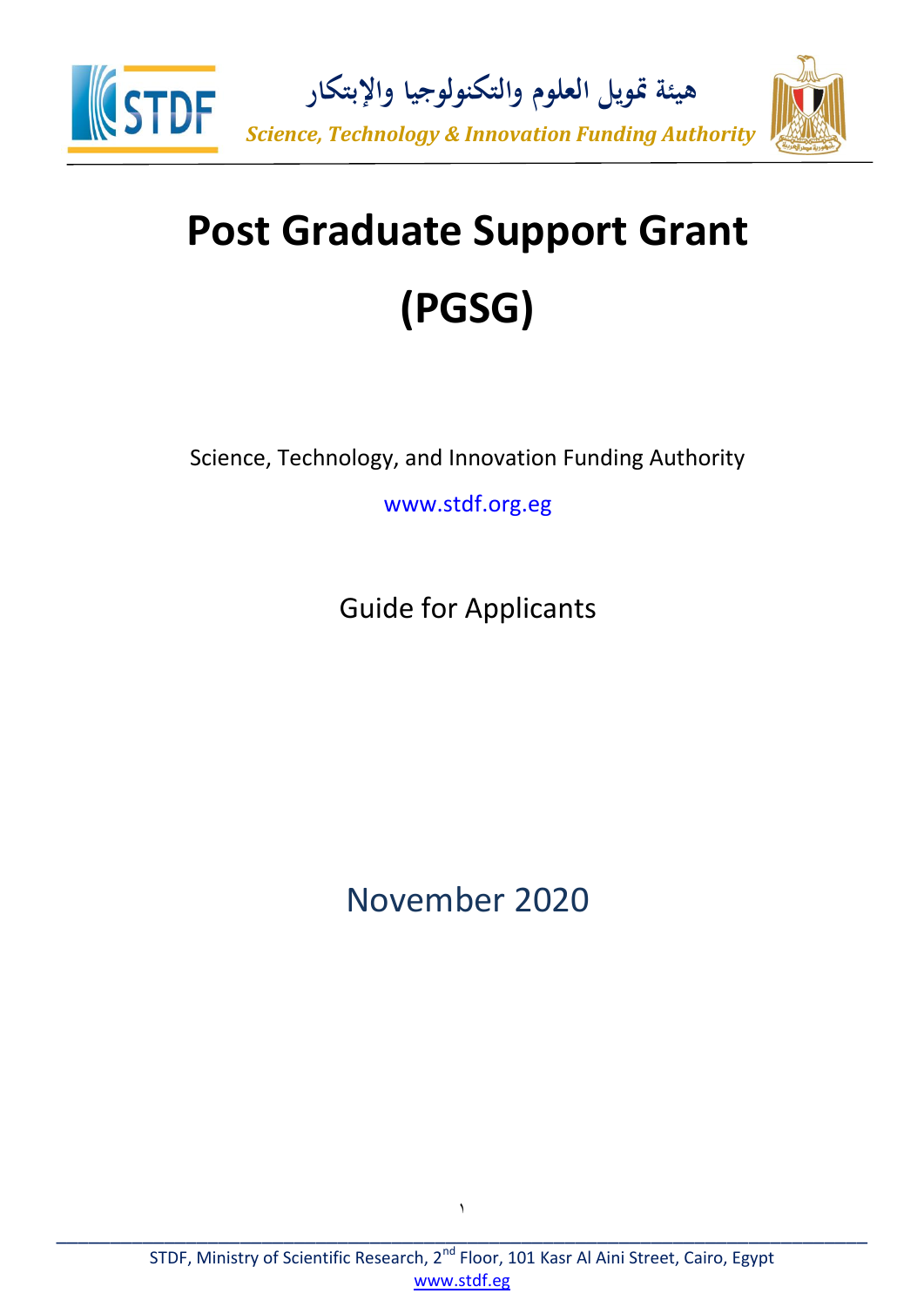

**هيئة متويل العلوم والتكنولوجيا واإلبتكار**

*Science, Technology & Innovation Funding Authority*



## I. Introduction

Science, Technology, and Innovation Funding Authority **STDF** was founded in August 22<sup>nd</sup>, 2019 under law 150/2019 as a national public authority under the administration of Ministry of Scientific Research to fund research and technology development through competitive grants. **STDF** also supports scientific innovation cycle through licensing generated technologies and emerging spin off companies. **STDF** ultimate goal is to establish state of the art scientific research for sustainable development through knowledge and innovation based economy. STDF implements its objectives within the context of the national S&T development strategy, which was established by the Higher Council for Science & Technology. The Egyptian Ministries with the strongest impact on Egypt's national economy are represented in the council. This allowed the stirring of the research activities towards the S&T which has a direct influence on the national development plans. Since its establishment, STDF has disbursed tens of millions of Egyptian pounds to fund researchers in universities and research institutions to improve the research and development capacity. The current program reflects **STDF`s** intention to build upon what has been achieved so far. Among the focus thematic, **STDF** is building human capacities of young scientists engaged in graduate research programs in pursue of Master and Doctor of Philosophy degrees. An adequate fund program is thought to meet research needs and facilities in order for the young scientists to reach high quality research outcomes.

## II. Grant Description & Grant Objectives

The purpose of this grant is to support post graduate studies researchers - Master's degree (MSc) students and Doctorate degree (PhD) students- in achieving their approved research plans, which aligns with Egypt Vision 2030. The objectives of this grant are:

- To support the young Egyptian scientists and innovators in conducting different research activities;
- To improve the working environment for researchers;
- To improve the researchers' capabilities and research quality.

## III. Eligibility Criteria

The following eligibility criteria will be applied for this grant:

 The applicant must be an Egyptian post graduate student affiliated with a **Public** Egyptian University or Research Institution and passed successfully the preparatory courses & exams. The applicant should provide an authenticated ongoing research plan from his University of affiliation.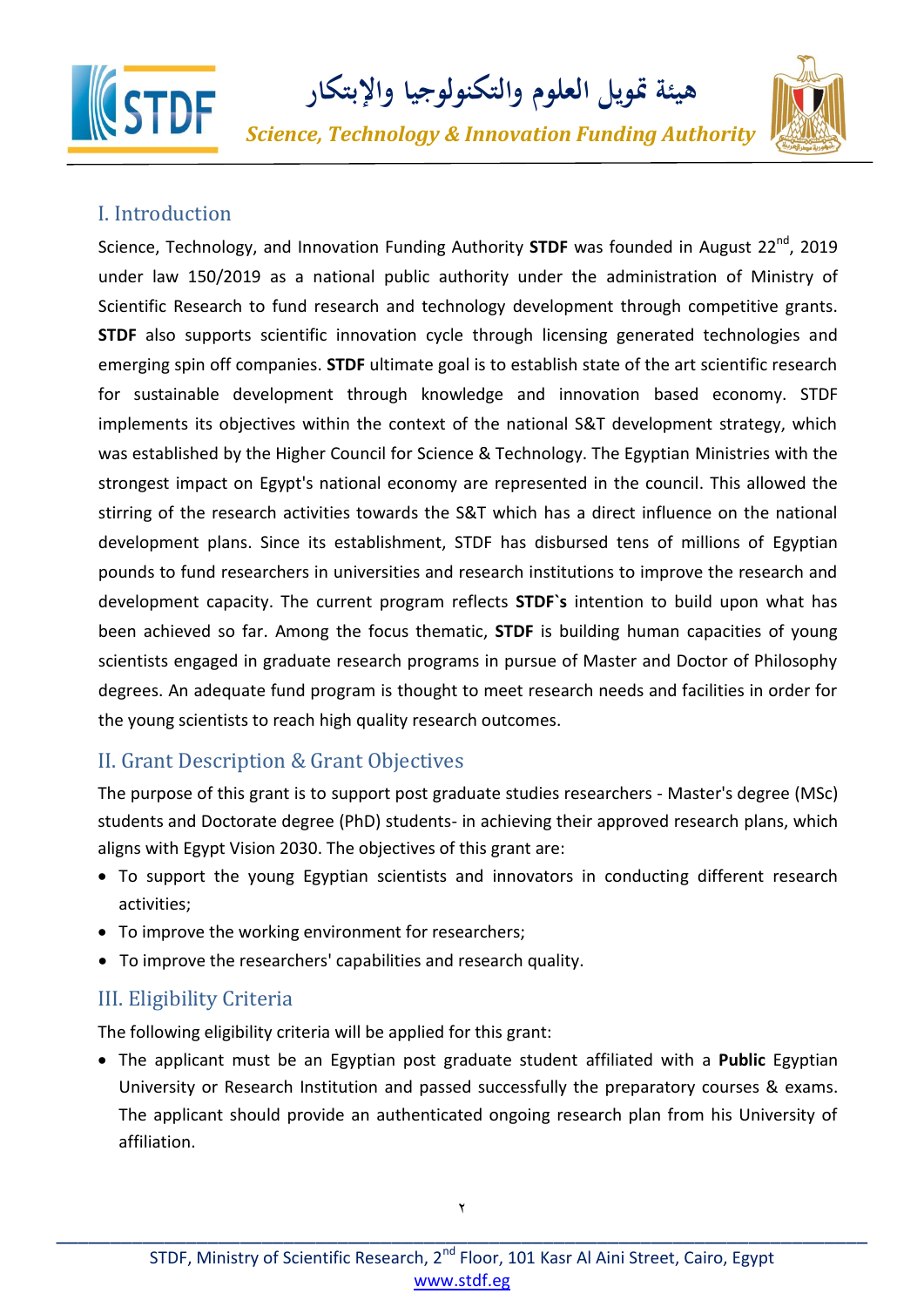



*Science, Technology & Innovation Funding Authority*

- The proposal must be endorsed by the academic supervisor and the institution legal representative.
- The proposed working plan must be within the main areas mentioned in the application form.
- The proposed activities must be presented in the form of a well-planned project which addresses an important subject, has clearly defined objectives and outcomes, and detailed methodology.
- The proposed research activities should not be funded by any other STDF funding grant program, any other funding agency before or during the application to the current call.

#### IV. Submission Process

All applications must be uploaded on STDF`s website (www.stdf.org.eg) at which registration is required. The detailed proposal should be drafted according to the template and guidelines for preparing STDF proposals.

#### V. Budget and Duration

- The total budget should not exceed: **250,000** L.E for Master students **350,000** L.E. for Doctorate students.
- The implementation period of the project should be completed within two years for Master students and within three years for Doctorate students.

## VI. Eligible Expenses

The eligible expenditures of this grant must be directly linked to performing the post graduate (Ph.D., M.Sc.) research activities. Funds from this grant could be directed towards:

- Purchase of non-capital/central equipment and tools;
- Purchase of consumable supplies & materials (chemicals, laboratory supplies, stationery,...etc.)
- Fees for use of facilities in other national research institutions;
- Manufacture of specimens and prototypes;
- Field studies and data collection missions;
- Purchase or acquiring access to specialized reference sources, databases or computer software;
- Expenses related to patent filing or Intellectual property IP management.
- Publication cost in periodicals listed in Web of Science database and ranked as (Q1 for Ph.D. students/ Q1 & Q2 for M.Sc. students) in Journal of Citation Reports (JCR).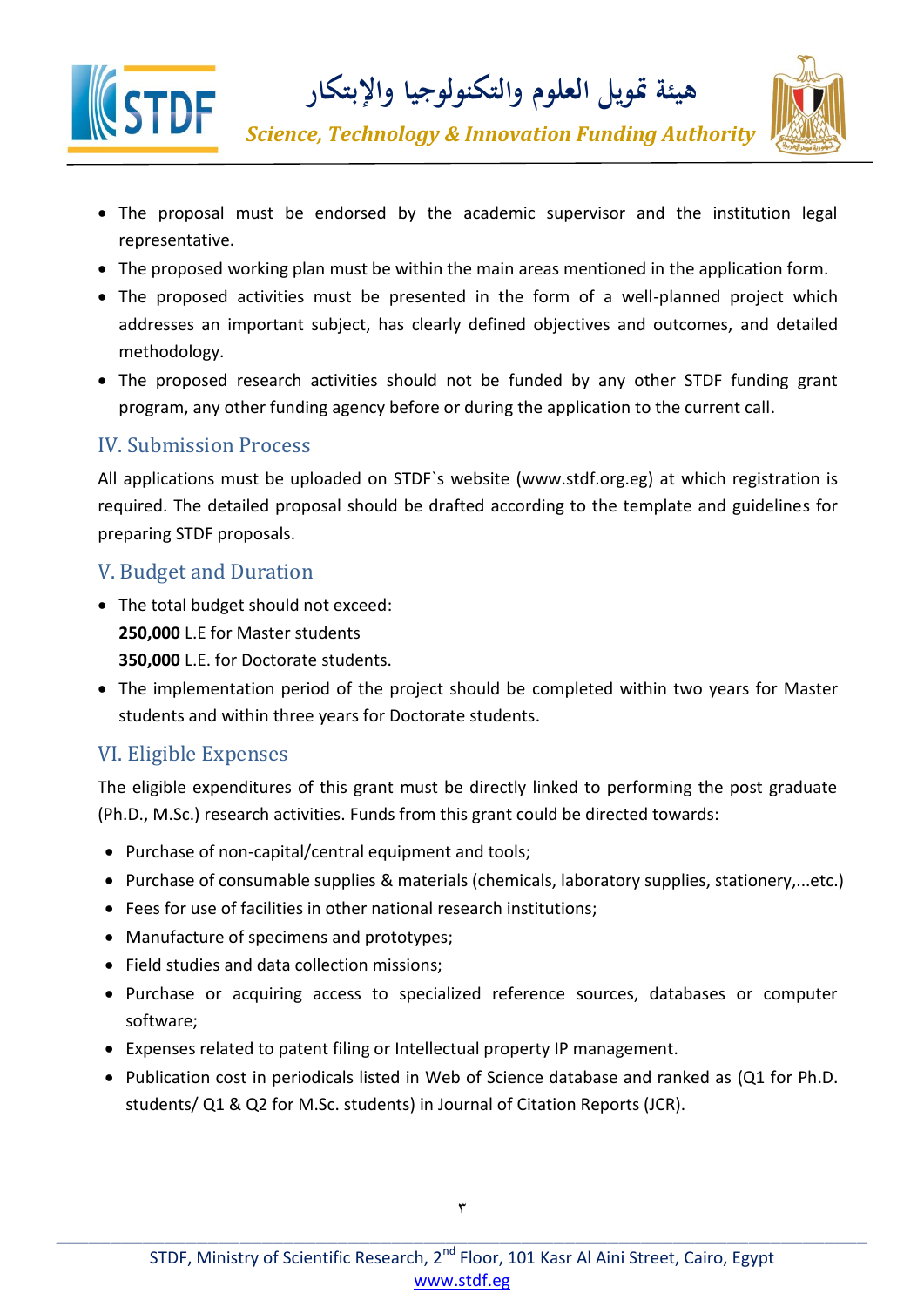

#### VII. General Remarks and Conditions

The following terms and conditions apply to the grant:

- All proposals must be filled using the exact formatting requirements for the current call given in the attached Application Form. Failure to adhere to the exact format required will automatically disqualify the submitted proposal.
- All proposals must be uploaded to the STDF's website ([www.stdf.org.eg\)](file:///C:/Users/Marwa/Downloads/www.stdf.org.eg); proposals submitted by e-mail or as hard copies will not be considered.
- All proposals MUST be in English.
- All proposals will be evaluated on a competitive basis.
- The application must include a letter from the implementing institution's legal representative stating the following: The project title, the name, position and affiliation of the Principal Investigator (PI), the student, in charge of the proposal, that the project idea was not funded or submitted to another agency (national or international), and that the institution approves the project. This letter must be signed by the student supervisor and signed & stamped by the institution.
- All provided publication should be extracted from the core of the project proposal.
- Any publications delivered as a result of STDF funded proposals, should acknowledge STDF funding in the publication.
- STDF IPR rules and regulations in addition to STDF code of ethics are applied on all relevant cases.
- The scientific material of all proposals will undergo plagiarism test (not allowed more than 20%).
- Extending the project duration is not allowed.
- International travel is only allowed for attending the conferences that are from the top 5% in the field.
- PI Incentives will be calculated according to his/her publication in the top ranked journals according to web of science:

Ph.D. student will receive 30,000 L.E. upon publishing in the top 25% Journals,

M.Sc. student will receive 30,000 L.E. upon publishing in the top 25% Journals, and he/she will receive 20,000 L.E. upon publishing in the top 50% Journals)

• Indirect cost should not exceed 2%.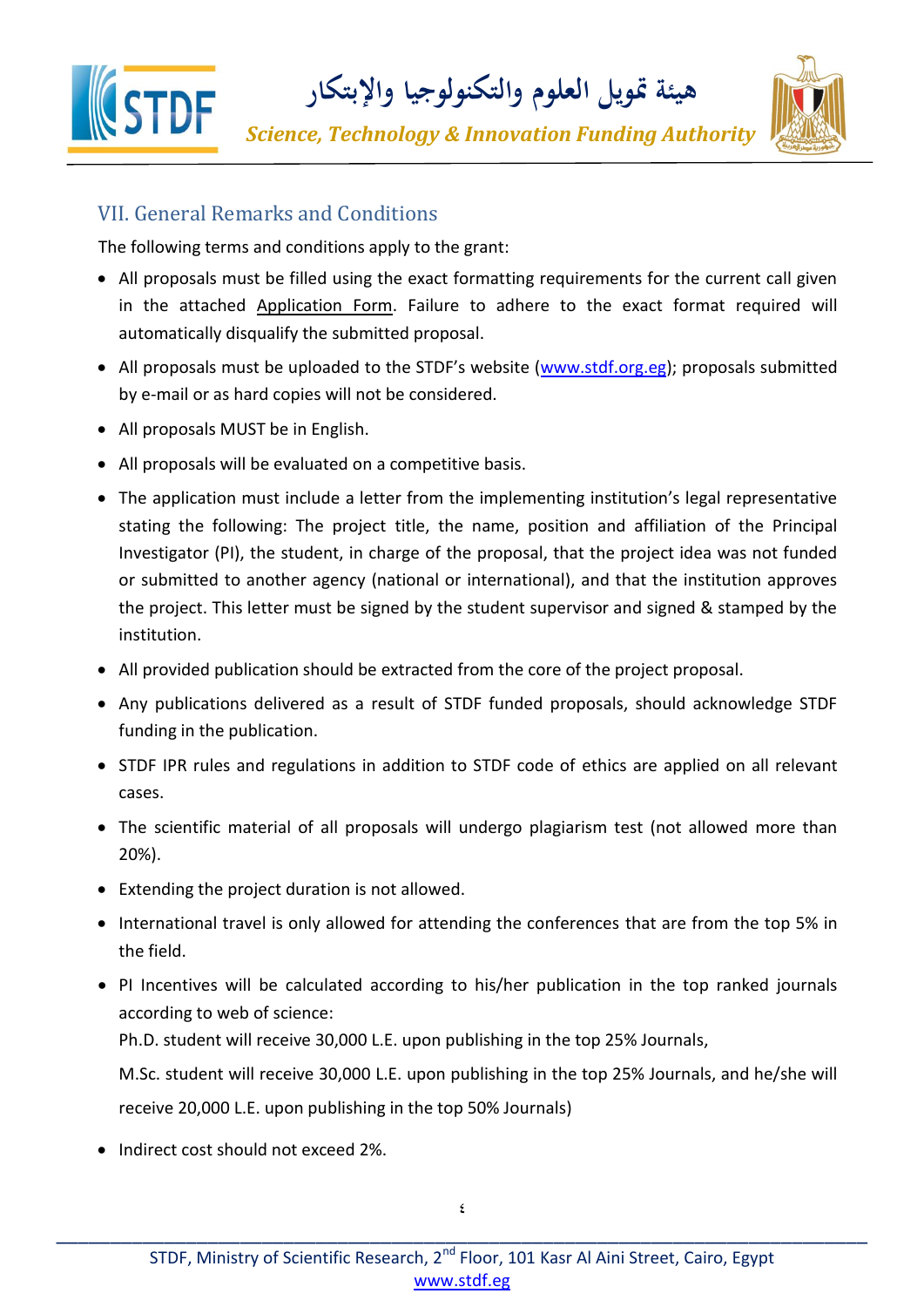

**هيئة متويل العلوم والتكنولوجيا واإلبتكار**

*Science, Technology & Innovation Funding Authority*



#### VIII. Project Follow-up

#### **Technical progress reports:**

Semi-annual progress reports should be submitted by the PI during the execution of the project, starting after 6 months of project start date. In general, all technical reports should be written using the standard STDF templates, signed by the student supervisor and stamped by the host institution.

In cases where modifications in the research team and/or original work plan are necessary, such modifications must be pre-approved by STDF, and the progress reports should include a modified (updated) Gantt chart that takes the approved modifications into consideration.

#### **Final Report and Achievements Report:**

Within one month following the official end date of the project, the "Final Report" together with an "Achievements Report" must be submitted, using the standard STDF templates for "final reports" and for the "Achievements Report".

#### **Evaluation of technical reports:**

All submitted reports are evaluated by STDF, and feedback is sent to project's PI and host institute.

In the event of receiving a progress report that is rejected by evaluators, STDF has the authority to impose additional follow-up reports (totally independent from the regular progress reports stated before). In the event that the evaluators of progress reports give a justified recommendation to terminate the project (for reasons including scientific misconduct by the PI, plagiarism, lack of seriousness, etc.), STDF reserves the right to terminate the project, in which case STDF will recover all funds and expenses paid prior to the project termination date.

#### **Financial reports:**

Two reports are requested every year (biannually). Copies of all expenditure vouchers must be attached. The reports, as well as all the attached expenditure vouchers, must be signed by the student supervisor and stamped by the official seal of the endorsing institution.

#### IX. Payment of Funds

When a project is approved by STDF, a funding contract will be signed by STDF, the Principal Investigator (PI) and the legal representative of the endorsing institution/center/university.

The budget will be disbursed on subsequent installments. The first installment will be disbursed at the beginning of the project. The following installments will be paid after the receipt and approval of the technical and financial progress reports.

The disbursement of the final installment of the project (10% of the budget) is conditioned by the delivery of the outputs mentioned in the proposal in the scheduled time (such as know-how

 $\mathbf{\hat{c}}$ \_\_\_\_\_\_\_\_\_\_\_\_\_\_\_\_\_\_\_\_\_\_\_\_\_\_\_\_\_\_\_\_\_\_\_\_\_\_\_\_\_\_\_\_\_\_\_\_\_\_\_\_\_\_\_\_\_\_\_\_\_\_\_\_\_\_\_\_\_\_\_\_\_\_\_